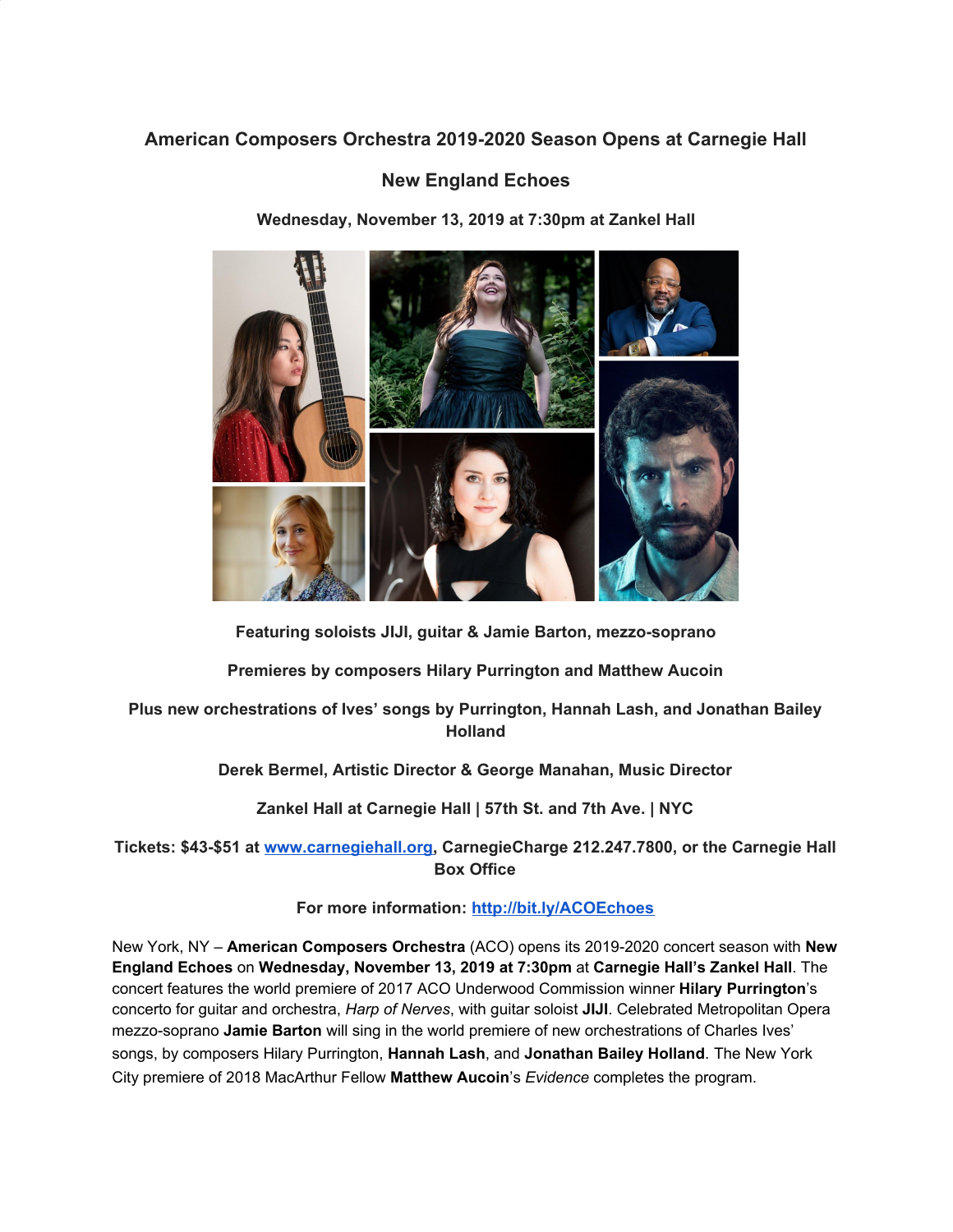ACO is always on the lookout for star performers who embrace American composers, and the orchestra's collaboration with Jamie Barton on the **songs of Charles Ives** came about because of this. In the January 2017 issue of *Opera News*, ACO President Edward Yim read: "Many of Jamie Barton's stories about lieder revolve around Charles Ives, the composer who 'made my mind absolutely spark.' Before her Ives group at Glimmerglass, she told the audience that the music was 'an important and special group for me,' and she was taking a set of six Ives songs on her U.K. tour. Indeed, much of a two-hour conversation with Barton defined her as a particularly American artist."

ACO immediately contacted Barton to propose that ACO ask a group of living American composers to orchestrate some of her favorite songs for chamber orchestra. "Charles Ives' songs embody the maverick and creative spirit of American music. Jamie is a phenomenal artist, and after reading that interview, we thought our interests could intersect," said Yim. "With enthusiasm and to our delight, she immediately said 'yes!' and provided a list of songs that she loves."

The composers chosen to orchestrate these songs reflect Barton and ACO's interest in ensuring that women composers were represented and are composers who have had meaningful associations with ACO. Purrington, whose world premiere will also be performed on this concert, is originally from New England, like Ives, and won ACO's Underwood Commission in 2017. Hannah Lash teaches at the Yale School of Music (Yale was Ives' alma mater), participated in ACO's Reading programs, and was commissioned by the Toulmin Women's Composers Readings and Commissions Program. Jonathan Bailey Holland, who teaches at Boston's Berklee College of Music, has been a mentor composer for ACO programs and recently joined ACO's board of directors.

Of her new guitar concerto, to be premiered with the orchestra by JIJI and commissioned with support from Paul and Michelle Underwood and additional support from the Virginia B. Toulmin Foundation, Hilary Purrington writes, "I composed *Harp of Nerves* over the course of eighteen months. Before writing a single note, I carefully considered the relationship between the solo guitar and the larger ensemble, knowing that this decision would determine much of the work's musical and dramatic content. Throughout the concerto's three movements, the orchestra serves as an extension of the guitar. Sometimes the connection between the soloist and ensemble is immediately obvious; other times, it's less so. This relationship also inspired the title – the entire ensemble becomes a kind of nervous system with the soloist acting as its control center, tethered to all members of the orchestra. Imagining the ensemble in this manner determined many of my artistic choices and helped shape the larger character of the work."

Of *Evidence*, which receives its New York City premiere on this concert, composer Matthew Aucoin notes, "The basic difference between music and religion is music's fondness for evidence. Music-making – at least as I understand it – is a religious practice, but music doesn't have much time for faith. You wouldn't trust a composer or performer who says, 'I know my music doesn't sound that great, but…take my word for it.' Good music both enacts and embodies. It's both an act of praise and evidence of some other order, a consciousness, a presence. It speaks to us of some 'elsewhere' by manifesting burnt traces of that elsewhere. I find the word 'evidence' inexplicably beautiful. Even the Merriam-Webster definition – awkwardly worded, at first glance – feels resonant: 'something which shows that something else exists or is true.' When a piece of music is convincing on its own terms – when it earns its affirmations, or when it seduces us into some landscape that we would have thought uninhabitable – hasn't it manifested the presence of some other, self-sufficient world?"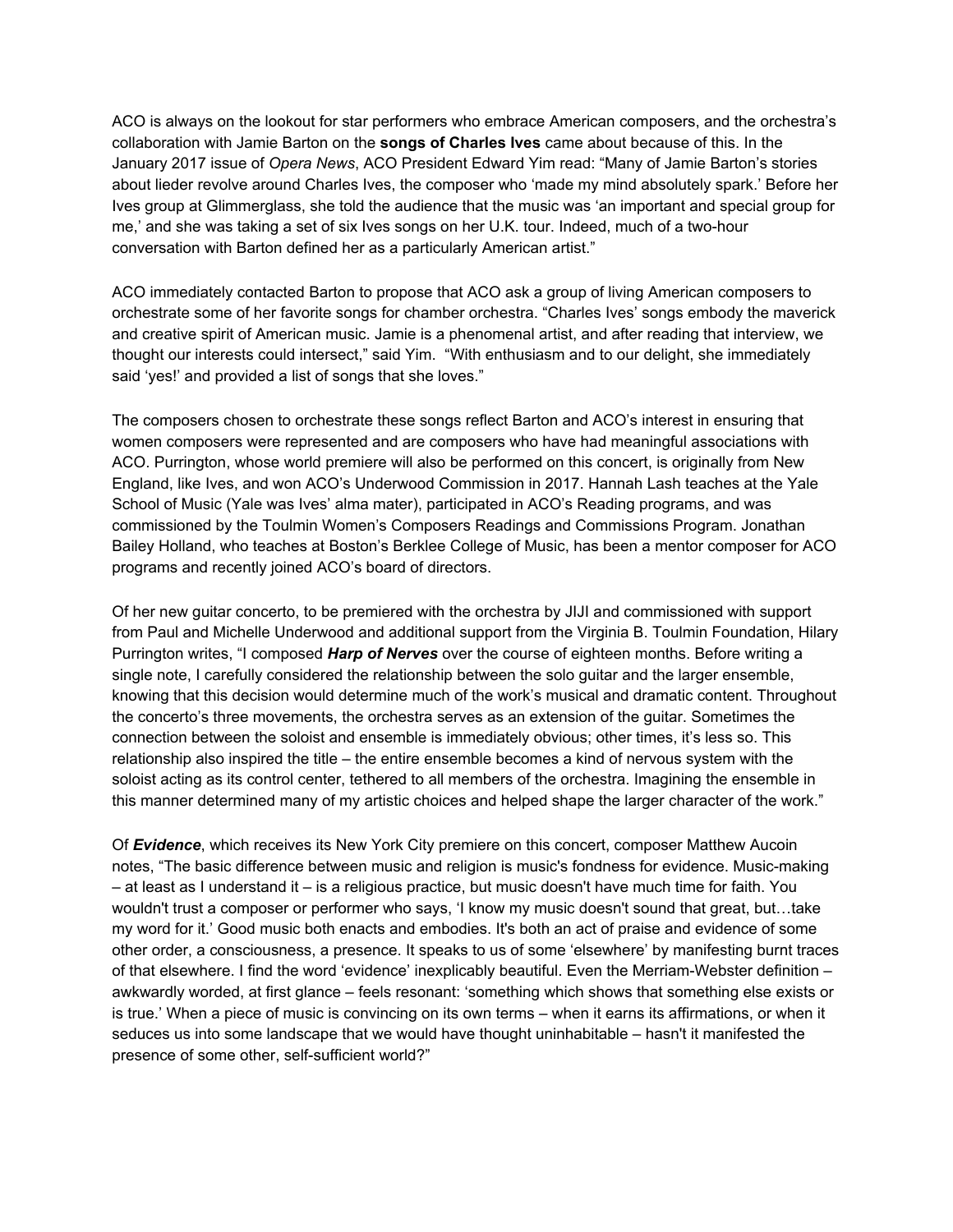This season, ACO continues its commitment to the creation, performance, preservation, and promotion of music by American composers with programming that sparks curiosity and reflects geographic, stylistic, racial and gender diversity. "ACO's 2019-2020 Carnegie Hall programs highlight the breadth and depth of American music being composed today," commented ACO Artistic Director Derek Bermel. "Our audience will have the unique opportunity to experience world premieres of these emerging talents alongside established American voices – brand new music heard for the very first time in New York City."

#### **New England Echoes Concert Program:**

American Composers Orchestra George Manahan, music director and conductor Jamie Barton, mezzo-soprano JIJI, guitar

HILARY PURRINGTON: *Harp of Nerves* (World Premiere) CHARLES IVES: Selections from *114 Songs* (World Premieres of orchestrations by Hilary Purrington, Hannah Lash, and Jonathan Bailey Holland) "Immortality" "The Housatonic at Stockbridge" "Autumn" "The Cage" "Memories: (a) Very Pleasant (b) Rather Sad" MATTHEW AUCOIN: *Evidence* (2016, New York City Premiere)

#### **About the Composers**

**Matthew Aucoin** is an American composer and conductor. He is both Artist-in-Residence at Los Angeles Opera and co-artistic director of the American Modern Opera Company. Aucoin is a 2018 MacArthur Fellow. Aucoin's new opera, *Eurydice*, has been co-commissioned by Los Angeles Opera, and New York's Metropolitan Opera. Aucoin's orchestral and chamber music has been commissioned and performed by such artists as Yo-Yo Ma, Zurich's Tonhalle Orchestra, Salzburg's Mozarteum Orchestra, the Brentano Quartet, the Los Angeles Chamber Orchestra, and Chanticleer. His two previous operas, *Crossing* and *Second Nature*, have been performed all over North America, including productions at the Brooklyn Academy of Music, the Lyric Opera of Chicago, and the Canadian Opera Company. At LA Opera, Aucoin has conducted productions including Philip Glass's *Akhnaten*, Verdi's *Rigoletto*, and his own opera *Crossing*. Aucoin has also appeared as a guest conductor with the Santa Fe Opera (the new production of John Adams's *Doctor Atomic*), the San Diego Symphony, the Los Angeles Chamber Orchestra, and the Rome Opera Orchestra, among others. He trained as a conducting apprentice with Riccardo Muti at the Chicago Symphony Orchestra and served as an Assistant Conductor at the Metropolitan Opera. Aucoin is a 2012 graduate of Harvard College and a 2014 recipient of Juilliard's Graduate Diploma in Composition.

A native of Flint, MI, composer **Jonathan Bailey Holland**'s works have been commissioned and performed by orchestras and chamber ensembles across America. He served as the first ever Composer-In-Residence with the Cincinnati Symphony Orchestra for the 2018-19 season. His 2019-20 season includes a commission from the Isabella Stewart Gardner Museum inspired by John Singer Sargent's dance-inspired painting, "El Jaleo." His Third Quartet, for string quartet and percussion duo was featured on the Walton Arts Artosphere Festival, and the Kingston Chamber Music Festival. Boston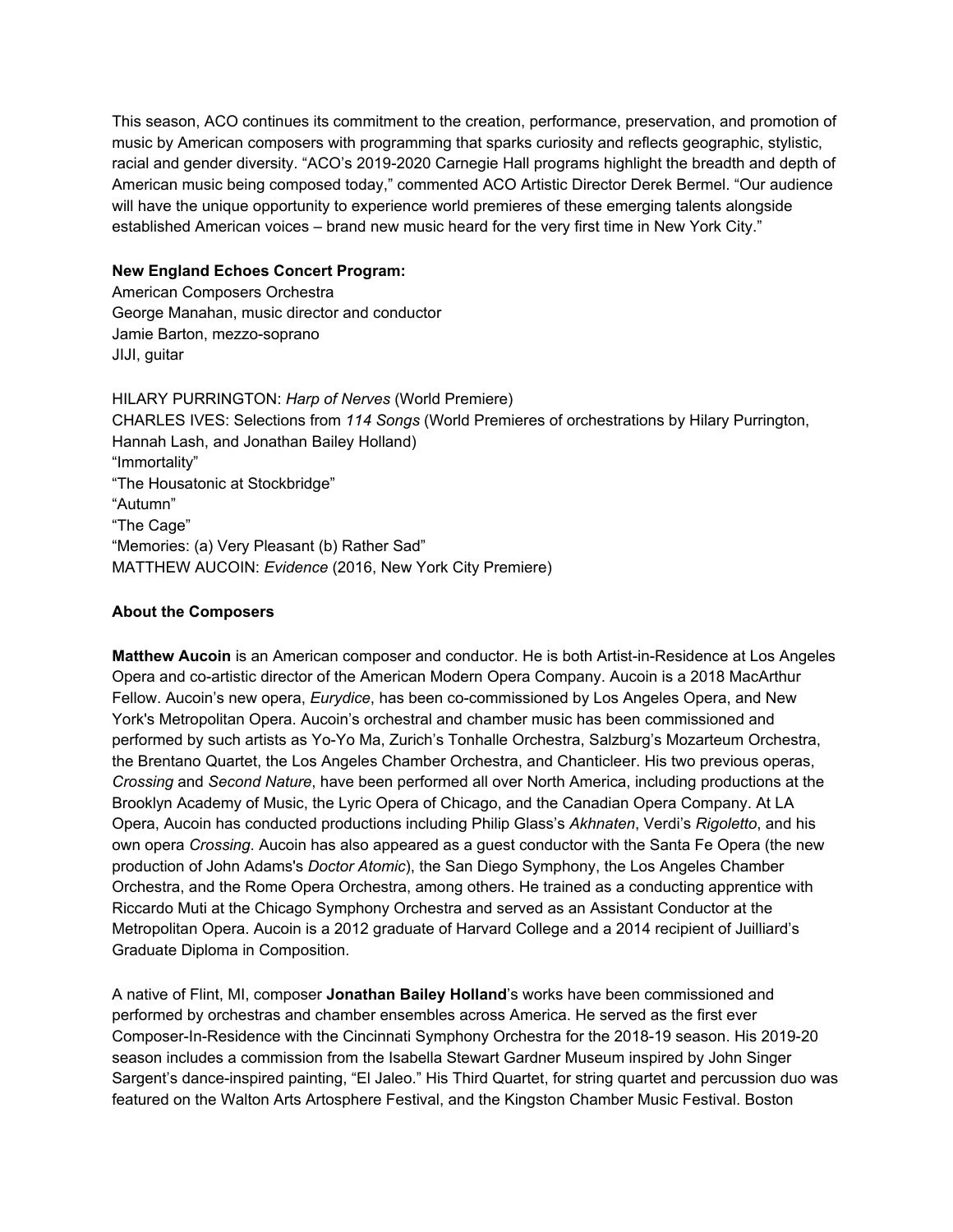Opera Collaborative will delve into an evening of Holland's chamber operas; the Bowdoin Summer Music Festival performed *His House is Not of This Land* as part of the Gamper Festival of Contemporary Music; and his music will appear on the Juventas New Music Ensemble season. Notable highlights from recent seasons include the premieres of his work *Ode*, a companion work to Beethoven's Ninth, by the Cincinnati Symphony Orchestra; the release of *Synchrony*, a powerful statement on Black Lives Matter on the Radius Ensemble's Fresh Paint CD; the premiere of *Equality* by the Cincinnati Symphony Orchestra featuring the poetry of Maya Angelou featuring narration by actor Regina Taylor and rapper/actor Common, and more. Holland hold degrees from Curtis Institute of Music and Harvard University. He is Chair of Composition, Contemporary Music, and Core Studies at Boston Conservatory at Berklee, and Faculty at Vermont College of Fine Arts.

Hailed by *The New York Times* as "striking and resourceful…handsomely brooding," **Hannah Lash**'s music has been performed in concerts halls in the US and worldwide venues at Carnegie Hall, Los Angeles' Walt Disney Concert Hall, Lincoln Center, and many more. Lash has received numerous honors and prizes, including the ASCAP Morton Gould Young Composer Award, a Charles Ives Scholarship (2011) and Fellowship (2016) from the American Academy of Arts and Letters, a Fromm Foundation Commission, a Chamber Music America Classical Commissioning Grant, a fellowship from Yaddo Artist Colony, the Naumburg Prize in Composition, the Barnard Rogers Prize in Composition, the Bernard and Rose Sernoffsky Prize in Composition, and numerous academic awards. Her orchestral work *Furthermore* was selected by the American Composers Orchestra for the 2010 Underwood New Music Readings. Her chamber opera, *Blood Rose*, was presented by New York City Opera's VOX in the spring of 2011. Hannah Lash is currently developing a new chamber opera and a concerto for two harps and orchestra, which will both see premieres in 2019.

**Hilary Purrington** is a New York City-based composer of chamber, vocal, and orchestral music. Her work has received recognition from the American Academy of Arts and Letters, the American Society of Composers, Authors, and Publishers (ASCAP), the International Alliance for Women in Music, and the National Federation of Music Clubs (NFMC), among others. Purrington's music has been performed by many distinguished ensembles, including the Minnesota Orchestra, the American Modern Ensemble, the Albany Symphony, and the Yale Philharmonia. Recent commissions include new works for the Sioux City Symphony Orchestra, Yale Glee Club, and the New York Youth Symphony. Upcoming projects include commissions from River Oaks Chamber Orchestra and The Philadelphia Orchestra. Originally from Longmeadow, MA, Purrington currently lives New York, NY and works at Barnard College. She holds degrees from the Yale School of Music, The Juilliard School, and the Shepherd School of Music at Rice University.

#### **About the Soloists**

Critically acclaimed by virtually every major outlet covering classical music, American mezzo-soprano **Jamie Barton** is increasingly recognized for how she uses her powerful instrument offstage – lifting up women, queer people, and other marginalized communities. Her lively social media presence on Instagram and Twitter (@jbartonmezzo) serves as a hub for conversations about body positivity, diet culture, social justice issues, and LGBTQ+ rights. She is proud to volunteer with *Turn The Spotlight*, an organization working to identify, nurture, and empower leaders among women and people of color – and in turn, to illuminate the path to a more equitable future in the arts. Barton is the winner of the Beverly Sills Artist Award and Richard Tucker Award, both Main and Song Prizes at the BBC Cardiff Singer of the World Competition, and Metropolitan Opera National Council Auditions. Her debut solo album, *All Who*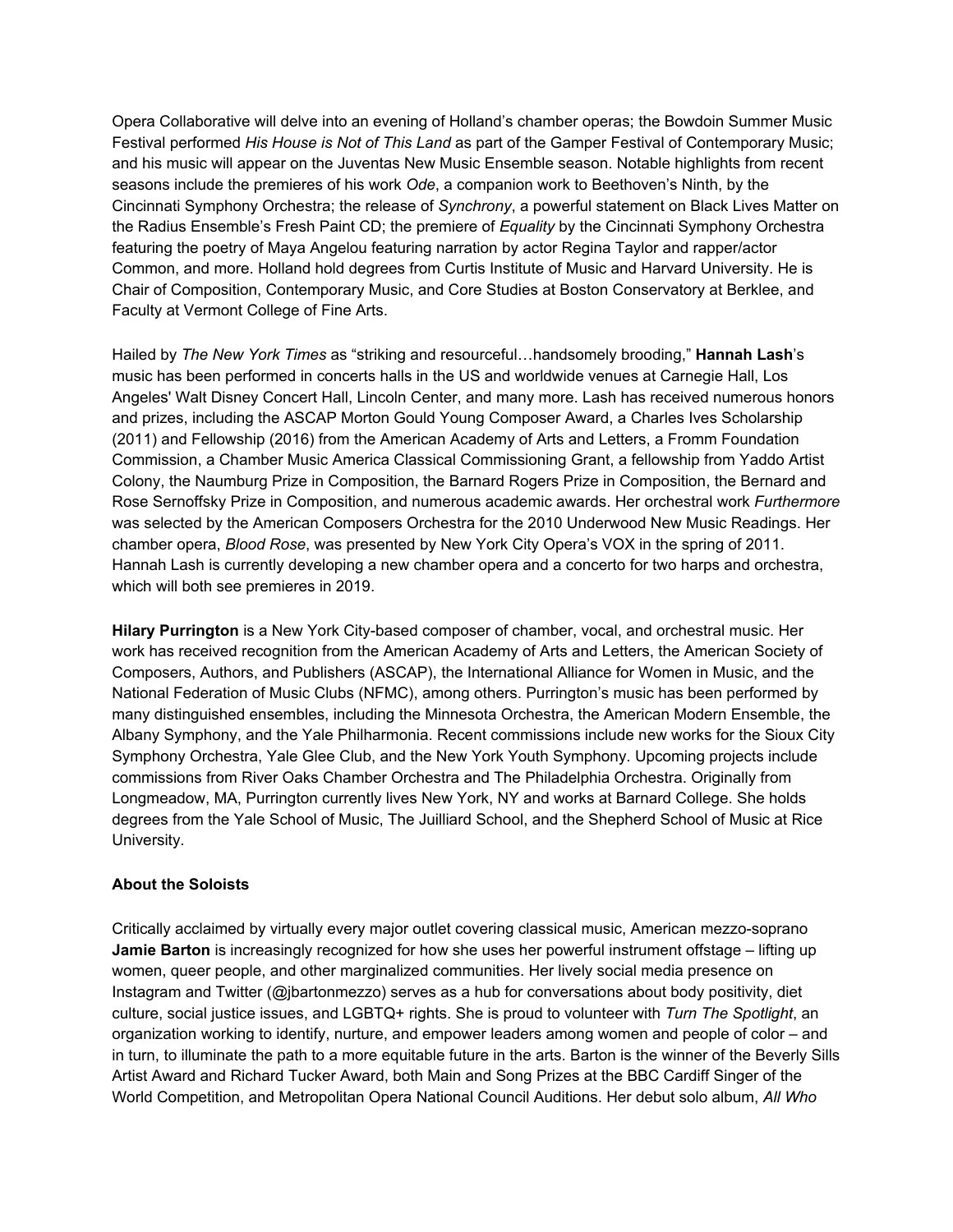*Wander*, featuring songs by Mahler, Dvorak, and Sibelius, was shortlisted by the International Classical Music Awards and Gramophone Classical Music Awards, and earned the 2018 BBC Music Magazine Vocal Award. This season, Barton is the featured performer on Last Night of the Proms at London's Royal Albert Hall, bringing the 2019 BBC Proms festival to a close. She appears as Léonorin in *La favorite* at Houston Grand Opera, Eboli in *Don Carlo* at Dallas Opera, Fricka in *Die Walküre* at Reykjavík Arts Festival, and Brangäne in *Tristan und Isolde* with Atlanta Symphony Orchestra and Santa Fe Opera. Barton brings her feminist recital with pianist Kathleen Kelly to Wigmore Hall in London, Spivey Hall in Atlanta, and Herbst Theatre in San Francisco. She returns to the Metropolitan Opera for role debuts as the titular Orfeo in Gluck's *Orfeo ed Euridice* and as Elisabetta in Donizetti's *Maria Stuarda*, with a Met Live in HD performance of the latter simulcast to cinemas in over seventy countries.

Applauded by the *Calgary Herald* as "…talented, sensitive…brilliant," **JIJI** is an adventurous artist on both acoustic and electric guitar, playing an extensive range of music from traditional and contemporary classical music to free improvisation. Her impeccable musicianship combined with compelling stage presence and fascinating repertoire earned the Korean guitarist First Prize at the 2016 Concert Artists Guild International Competition. The *Kansas City Star* described JIJI as, "A graceful and nuanced player." Career highlights include a wide array of venues, including Carnegie Hall, 92<sup>nd</sup> Street Y, Festival Napa Valley, Krannert Center, Purdue Convocations, Virginia Arts Festival, National Sawdust, Miller Theater, Mass MOCA, Subculture NYC, Philadelphia Museum of Art, Princeton Sound Kitchen, and the Metropolitan Museum of Art. Her recent tours of Hong Kong consisted of performances collaborating with a performance artist, a traditional Chinese instrument ensemble, and an Erhu player in art galleries, clubs, and even on a moving trolley. A passionate advocate of new music, JIJI has premiered a duo piece, *Talking Guitars,* by renowned composer, Paul Lansky, released on Bridge Records. She has premiered works by numerous emerging composers, including Nina C. Young, Gabriella Smith, Riho Maimets, Krists Auznieks, Gulli Björnsson, Andrew McIntosh, and Farnood Haghani Pour. She also performs her own compositions, incorporating electronic media and acoustic music.

# **Listen to music by Purrington, Lash, Holland, and Aucoin: Hilary Purrington:** [http://hilarypurrington.com/large-ensemble.html](https://u7061146.ct.sendgrid.net/wf/click?upn=VNRLcmHR1oQOeKvwyASp7NzzWBQGxgU8CaJKQQdbUNg-2Ba7e17BdL6ONM14p-2BRH3LpNAo0gEaxz-2FEGxpJDbedkg-3D-3D_DruDjhchMBr5xQkz3h1qcOnjZc-2BCsAVhraQ7DxYhbA2-2BHLQf-2BHKWaWi2FTM7QHo-2Fd7eCMDRMAhfd2mcWSs-2FpzNW9MmuPwV7rH-2FbDd7DdSSZKmO39d6Gzwi-2BeLMhf7oHFnGJnL-2FOSr-2BM-2BsnE-2F3Wgf9H0-2Fe47ysqBD-2FktB-2F432Fa2bTIJa7-2BJPfwg9-2Fg9X3hTKuTsch-2BmCD5TGFP-2BK2pCPxgM4eBzWIt3pCWprUT38Eke5Cu3OAB0yqXJP9OBU0DckXkfKwGmKFXWRne-2Bau-2B5UeHAXiDYNayxqDeKfe2934qP-2F4ln-2FfVKcYBlcdZOYJEZEVXneI0fX-2FjWWep92-2B5eEiuUma7hyIQVDol3Tq0NnNLI-3D) **Hannah Lash:** [http://hannahlash.com](https://u7061146.ct.sendgrid.net/wf/click?upn=VNRLcmHR1oQOeKvwyASp7D1OxWV-2F88uQhLNaM-2Bximcs-3D_DruDjhchMBr5xQkz3h1qcOnjZc-2BCsAVhraQ7DxYhbA2-2BHLQf-2BHKWaWi2FTM7QHo-2Fd7eCMDRMAhfd2mcWSs-2FpzNW9MmuPwV7rH-2FbDd7DdSSZKmO39d6Gzwi-2BeLMhf7oHFnGJnL-2FOSr-2BM-2BsnE-2F3Wgf9H0-2Fe47ysqBD-2FktB-2F432Fa2bTIJa7-2BJPfwg9-2Fg9X3hTKuTsch-2BmCD5TGFP-2BK2pCPxltxrwocDYZB-2BTWADXVLkgP-2BeWLEZEPc5mzFvxd76na8kue13A7JecwA5o0SUgPW6Ro11wTanvbe-2Fpd4K7i8isjsOyD2zXBR7dK9JQf2Ubt9iuLuRiuKfGiyqt-2FshECITxyQMqxmmlS76ecEHKntRpE-3D) **Jonathan Holland:** [http://jonathanbaileyholland.com/works](https://u7061146.ct.sendgrid.net/wf/click?upn=bKg1c0SbAwDrnHOyyRAJelDcZRW6JaFBbNrZmb7JMuH6Bcfnu2j89fsqmgNXV5Cx_DruDjhchMBr5xQkz3h1qcOnjZc-2BCsAVhraQ7DxYhbA2-2BHLQf-2BHKWaWi2FTM7QHo-2Fd7eCMDRMAhfd2mcWSs-2FpzNW9MmuPwV7rH-2FbDd7DdSSZKmO39d6Gzwi-2BeLMhf7oHFnGJnL-2FOSr-2BM-2BsnE-2F3Wgf9H0-2Fe47ysqBD-2FktB-2F432Fa2bTIJa7-2BJPfwg9-2Fg9X3hTKuTsch-2BmCD5TGFP-2BK2pCPxi0rt6HUSaXqXjXfF6JdO7mZ-2FMR3vnGhCDQ1tX6keWydDfTcmI8IagDwaa-2BM48MApsKKfgNOnvKaqquBZVO7cx-2BlihHxL6EJp2H1CJOQvPsOfxA7vkAFgF69Ptvc53fBnAgFnmOBW0Emm4yJBB-2B74Mo-3D) **Matthew Aucoin:** <https://soundcloud.com/matt-aucoin>

**Other Upcoming ACO Performances & Events**

**Commission Club Soiree Monday, November 18, 2019 at 6:30 PM Steinway Hall | NW corner of 6th Ave. & 43rd St. | NYC | [http://bit.ly/ACOCommission](https://u7061146.ct.sendgrid.net/wf/click?upn=v19UDW8FsixrCS-2Fm9-2By91B92bZSn4JKEwch2Z6GKRXLo8njpF1Ckx93LczNLpDFu_DruDjhchMBr5xQkz3h1qcOnjZc-2BCsAVhraQ7DxYhbA2-2BHLQf-2BHKWaWi2FTM7QHo-2Fd7eCMDRMAhfd2mcWSs-2FpzNW9MmuPwV7rH-2FbDd7DdSSZKmO39d6Gzwi-2BeLMhf7oHFnGJnL-2FOSr-2BM-2BsnE-2F3Wgf9H0-2Fe47ysqBD-2FktB-2F432Fa2bTIJa7-2BJPfwg9-2Fg9X3hTKuTsch-2BmCD5TGFP-2BK2pCPxkdrc6sJMYw-2BYDucgUaTAOmWBRK76K18aSvy2-2FaPLXkJEdK9SWE2cfnQfx-2FRxfr1chtME5uRvV8Oeb6ciKXs6hqcT-2BA-2FZEXQ7yyq8j78wjrjhu2ON2S-2BtIkS5dVyLbQaXnVrF8GXwke6cRTDUPAnXCg-3D)**

**Commission Club Soiree Monday, January 27, 2020 at 6:30 PM Private Home | NYC | [http://bit.ly/ACOCommission](https://u7061146.ct.sendgrid.net/wf/click?upn=v19UDW8FsixrCS-2Fm9-2By91B92bZSn4JKEwch2Z6GKRXLo8njpF1Ckx93LczNLpDFu_DruDjhchMBr5xQkz3h1qcOnjZc-2BCsAVhraQ7DxYhbA2-2BHLQf-2BHKWaWi2FTM7QHo-2Fd7eCMDRMAhfd2mcWSs-2FpzNW9MmuPwV7rH-2FbDd7DdSSZKmO39d6Gzwi-2BeLMhf7oHFnGJnL-2FOSr-2BM-2BsnE-2F3Wgf9H0-2Fe47ysqBD-2FktB-2F432Fa2bTIJa7-2BJPfwg9-2Fg9X3hTKuTsch-2BmCD5TGFP-2BK2pCPxgidQVzOR3jjvGHldBOmcSQPveInK5W4UBzgTaMfpxjTqO9Uc9zx-2FYNilVbvyh6j8OFajfkGmp69x9DoUNDoth3S4Xie2Zq2ypKozy5PTbB8T5GbMrBfWI9UN23Nf4NYZsbfdGfRosxggD7GJpxbbcE-3D)**

In the 2019-20 season, ACO's Commission Club will support **Mark Adamo** as he creates *Last Year*, a new cello concerto written for Jeffrey Zeigler, which ACO will perform on April 2, 2020 at Zankel Hall at Carnegie Hall. Members of ACO's Commission Club invest in the lifespan of a commission: from the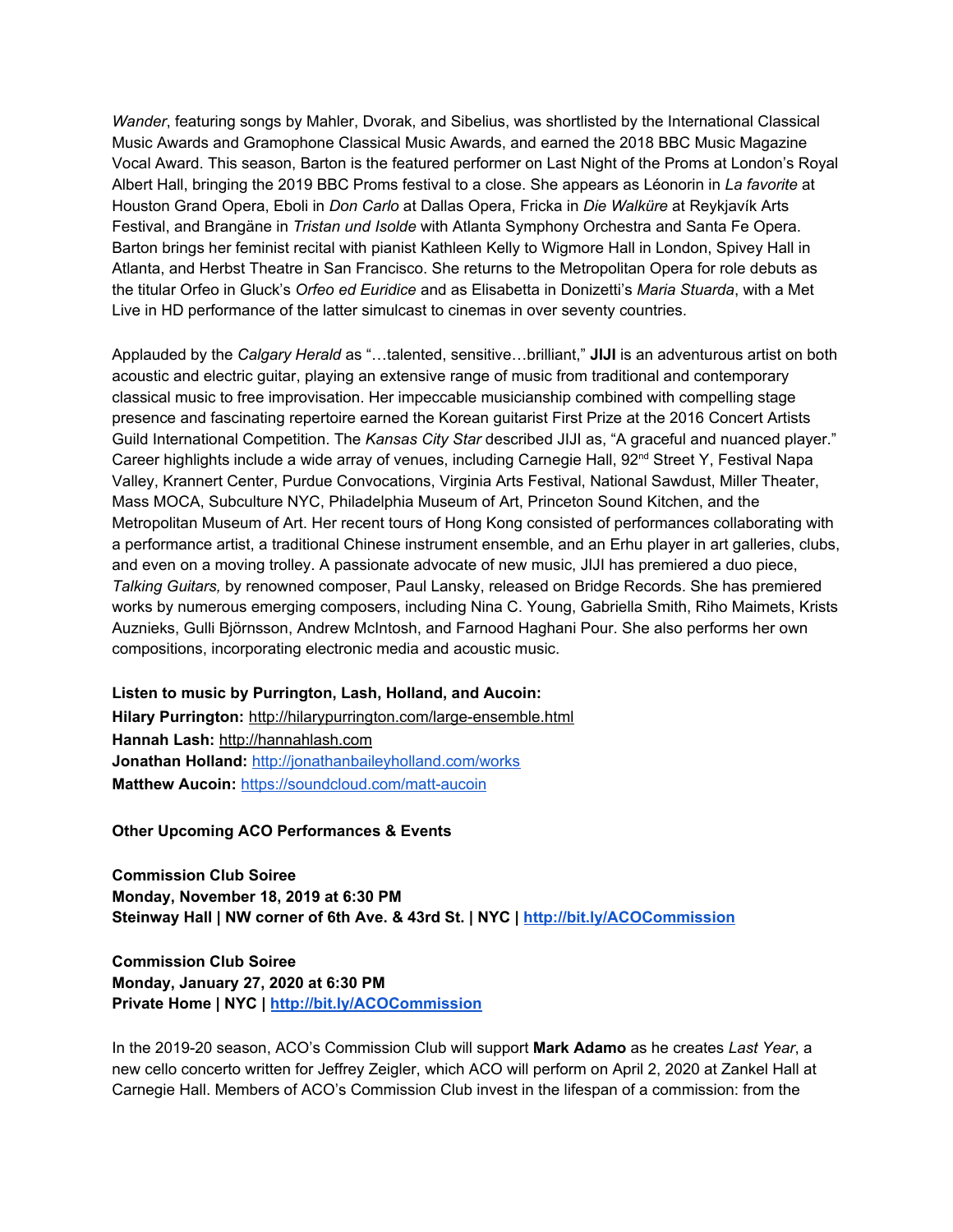composer's first kernel of artistic inspiration to the realization of the music as a printed score, the early rehearsals, and through the premiere performance. Collectively, the Club members support fees paid to the composer, printing and engraving costs, as well as rehearsal and production costs related to the concert premiere. Throughout the season, members are invited to exclusive preview events with the composer, a sneak peek at the work in progress, and access to private rehearsals.

**EarShot: Buffalo Philharmonic Orchestra Tuesday & Wednesday, January 28 & 29, 2020 [http://bit.ly/EarShot\\_Buffalo](https://u7061146.ct.sendgrid.net/wf/click?upn=v19UDW8FsixrCS-2Fm9-2By91N3aQlo244i14oY44s-2BMOEJaApf1f7wZolMGTSQA0Ege_DruDjhchMBr5xQkz3h1qcOnjZc-2BCsAVhraQ7DxYhbA2-2BHLQf-2BHKWaWi2FTM7QHo-2Fd7eCMDRMAhfd2mcWSs-2FpzNW9MmuPwV7rH-2FbDd7DdSSZKmO39d6Gzwi-2BeLMhf7oHFnGJnL-2FOSr-2BM-2BsnE-2F3Wgf9H0-2Fe47ysqBD-2FktB-2F432Fa2bTIJa7-2BJPfwg9-2Fg9X3hTKuTsch-2BmCD5TGFP-2BK2pCPxkfjcamK9uq507ydw1LxploHy-2F4LXk5KZxF3AYbQdfavDx-2BGgdPsn3C1KFGDlWfQfHQwf2D4mp6saOWBXhNsQMJKh1rDwD3r-2BZh56lIBIWPEXs6tYzjBHRMWOjtrwOP6WWcwmQ3T1p4S2-2BV6ZqBta0I-3D)**

**EarShot**, a nationwide network of new music readings and composer-development programs, is the nation's first ongoing, systematic program for identifying emerging orchestral composers, which provides professional-level working experience with orchestras from every region of the country and increases awareness of these composers and access to their music throughout the industry. The EarShot residencies include mentorship from the most accomplished orchestral composers in the country, orchestra readings, and musician and conductor feedback sessions. The program is customized to each host orchestra's aesthetic, demographic, community, and educational interests. EarShot is a partnership of American Composers Orchestra, American Composers Forum, New Music USA, and the League of American Orchestras.

# **ACO Gala 2020 Wednesday, March 4, 2020 at 6:30 PM Cocktails | 7:30 PM Performance & Dinner Bryant Park Grill | 25 W. 40th St. | NYC | [http://bit.ly/ACOGala2020](https://u7061146.ct.sendgrid.net/wf/click?upn=v19UDW8FsixrCS-2Fm9-2By91LaRxgRQ57lndBX77bH2Bxtfl-2BI0h-2FTIpfWNYUPOTJLV_DruDjhchMBr5xQkz3h1qcOnjZc-2BCsAVhraQ7DxYhbA2-2BHLQf-2BHKWaWi2FTM7QHo-2Fd7eCMDRMAhfd2mcWSs-2FpzNW9MmuPwV7rH-2FbDd7DdSSZKmO39d6Gzwi-2BeLMhf7oHFnGJnL-2FOSr-2BM-2BsnE-2F3Wgf9H0-2Fe47ysqBD-2FktB-2F432Fa2bTIJa7-2BJPfwg9-2Fg9X3hTKuTsch-2BmCD5TGFP-2BK2pCPxj7kRyXlhFvDfmqNOFv3O6xcZt-2F4IJHqFvHpIJLR0qJjAoDB9BPWSTs2Y54PcIDKuEdf6w-2BUBz-2Bs2ws2LXb-2B2SvAQn1kG0Jt7MKElutCjZ4kaUvSbfuFZ0-2FleT-2BrLGN-2B2stKNVjU0l9WDokVxfMabmg-3D)**

ACO celebrates those who have effected change in the American musical landscape. ACO's 2020 honorees are **Anthony Roth Constanzo**, countertenor; **Jesse Rosen**, ACO Board Member and League of American Orchestras CEO; and the **Harlem School of the Arts Music Department,** led by Director **Yolanda Wyns**. The music program, to be announced at a later date, will feature tributes and musical selections spotlighting the honorees.

#### **Underwood New Music Readings Thursday, March 12 at 9:30 AM & Friday, March 13, 2020 at 7:30 PM Aaron Davis Hall at The City College of New York | West 135th St. & Convent Ave. | NYC [http://bit.ly/UNMR2020](https://u7061146.ct.sendgrid.net/wf/click?upn=v19UDW8FsixrCS-2Fm9-2By91LbxX2X-2FMiwmO6D0CIjr81U-3D_DruDjhchMBr5xQkz3h1qcOnjZc-2BCsAVhraQ7DxYhbA2-2BHLQf-2BHKWaWi2FTM7QHo-2Fd7eCMDRMAhfd2mcWSs-2FpzNW9MmuPwV7rH-2FbDd7DdSSZKmO39d6Gzwi-2BeLMhf7oHFnGJnL-2FOSr-2BM-2BsnE-2F3Wgf9H0-2Fe47ysqBD-2FktB-2F432Fa2bTIJa7-2BJPfwg9-2Fg9X3hTKuTsch-2BmCD5TGFP-2BK2pCPxsJnW5e-2B6kOvtT4Eb3VL1eUetpmuMIkuoWZBe8b6HwzvhAjx7NwcYZCeLp4opS3tQbQJhS9lUnL-2FSCVK98DJtUoUNok-2BoLJLneF12e0Awg17uu5xyLRGR2MRXjsrqkfJ4TeDEqu1APcEjkeWQeUm5Sk-3D)**

ACO will hold its **29th Annual Underwood New Music Readings** for emerging composers at Aaron Davis Hall at The City College of New York. In what has become a rite of passage for aspiring orchestral composers, several composers from throughout the United States will be selected to receive a reading of a new work. The Readings are open to the public for a nominal admission price. A working rehearsal will be presented on **Thursday, March 12, 2020 at 9:30am**; on **Friday, March 13, 2020 at 7:30pm**, all selected pieces will be polished and performed in their entirety, led by ACO's Music Director **George Manahan**. ACO's Artistic Director **Derek Bermel** directs the Readings.

**The Natural Order Thursday, April 2, 2020 at 7:30 PM Zankel Hall at Carnegie Hall | 57th St. & 7th Ave. | NYC | [http://bit.ly/ACONaturalOrder](https://u7061146.ct.sendgrid.net/wf/click?upn=v19UDW8FsixrCS-2Fm9-2By91CkffIg347piGLvplCVq2oOvU63hl6rMuPcDOvbhafD-2F_DruDjhchMBr5xQkz3h1qcOnjZc-2BCsAVhraQ7DxYhbA2-2BHLQf-2BHKWaWi2FTM7QHo-2Fd7eCMDRMAhfd2mcWSs-2FpzNW9MmuPwV7rH-2FbDd7DdSSZKmO39d6Gzwi-2BeLMhf7oHFnGJnL-2FOSr-2BM-2BsnE-2F3Wgf9H0-2Fe47ysqBD-2FktB-2F432Fa2bTIJa7-2BJPfwg9-2Fg9X3hTKuTsch-2BmCD5TGFP-2BK2pCPxo9vErcmz6jLYcGM9SqP4TrSL-2FXWo9b7aZxYsVvXiCzRYRUfmH-2B9si69ijuUX4G82xuRIoYupyanRmpXKme-2FoAZqLl83kHxFNGmDZgEG7-2FWQ3rGpDyl7cFBdyiuH6KeLWctghxhYIc7jDNR3OIuD290-3D)**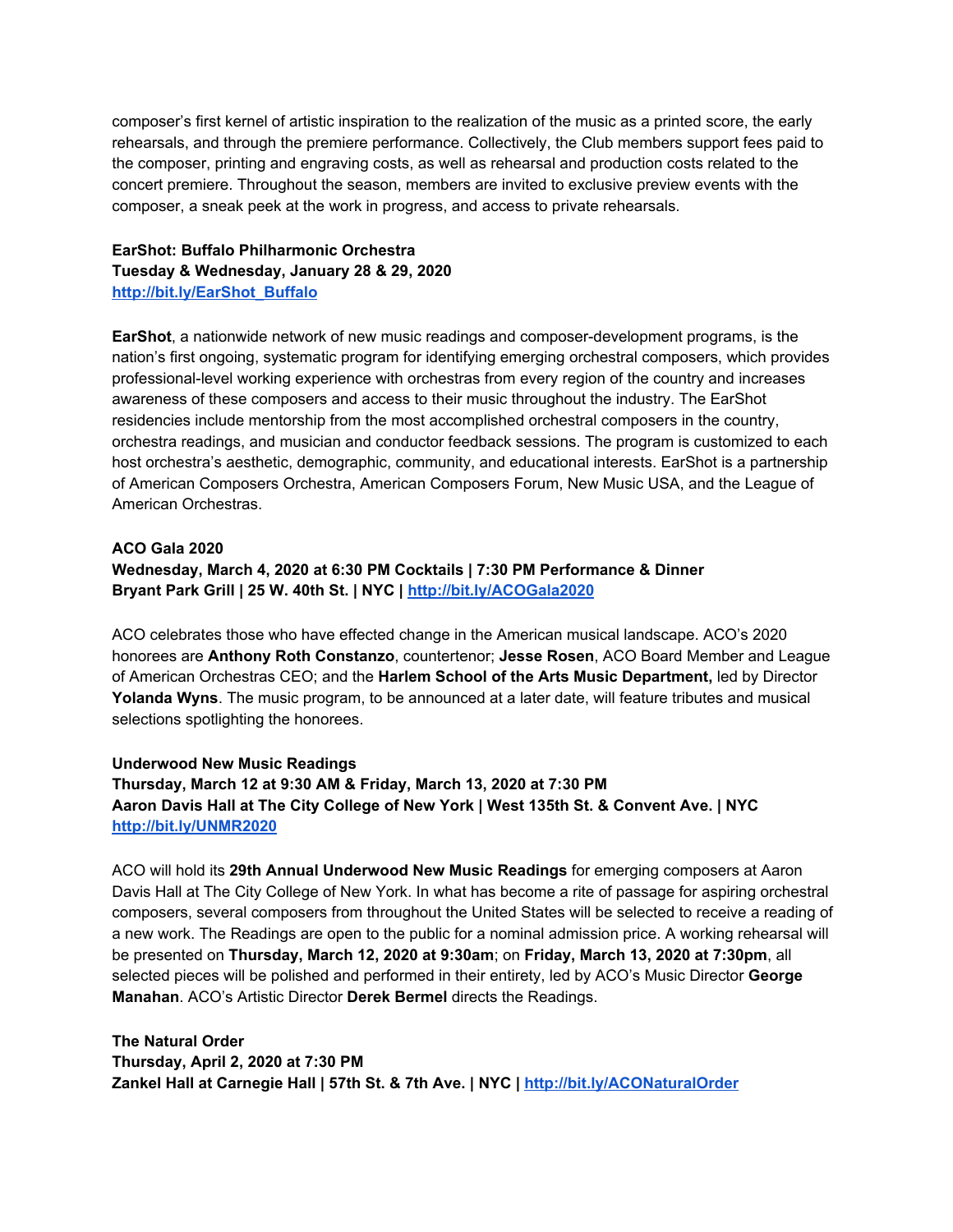The Natural Order on April 2, 2020 at Carnegie Hall explores how music can capture nature's complex relationship to humankind. ACO presents the New York City premiere of **John Luther Adams**' *Become River*, a companion piece to his 2014 Pulitzer Prize-winning orchestral work, *Become Ocean*. **Mark Adamo**'s *Last Year* depicts an apocalyptic version of the *Four Seasons* in this world premiere performance featuring cellist **Jeffrey Zeigler**. Completing the program is **Nina C. Young**'s *Out of whose womb came the ice*. Young and projection designer R. Luke DuBois create a sonic and visual glimpse of famed explorer Ernest Shackelton's Antarctic journey (1914-17). ACO gave the world premiere of the first part of the piece in 2017 and will premiere the expanded version on this concert, featuring baritone **David Tinervia**.

# **EarShot: Houston Symphony Tuesday & Wednesday, May 5 & 6, 2020 [http://bit.ly/EarShotHouston](https://u7061146.ct.sendgrid.net/wf/click?upn=v19UDW8FsixrCS-2Fm9-2By91F9Vhqrei706JXBNMrR7KM3ZfLnOCI0hvVAaLLMkrdGN_DruDjhchMBr5xQkz3h1qcOnjZc-2BCsAVhraQ7DxYhbA2-2BHLQf-2BHKWaWi2FTM7QHo-2Fd7eCMDRMAhfd2mcWSs-2FpzNW9MmuPwV7rH-2FbDd7DdSSZKmO39d6Gzwi-2BeLMhf7oHFnGJnL-2FOSr-2BM-2BsnE-2F3Wgf9H0-2Fe47ysqBD-2FktB-2F432Fa2bTIJa7-2BJPfwg9-2Fg9X3hTKuTsch-2BmCD5TGFP-2BK2pCPxk4xhtU56676tZ7cUf0dWsSP9Svd-2FrZUaRXuTmn-2FY18g0-2FhlUBiNkRZQ90yc0Xxhf-2BnniuWDFdrq2mCjlzi-2FwYOpdVEmdkf5jueB7cEJ-2BBxR2c5rfiaflz8PkTQ4pWPqyp1OpFNhEzJz7BsWuh4-2BxfA-3D)**

**EarShot**, a nationwide network of new music readings and composer-development programs, is the nation's first ongoing, systematic program for identifying emerging orchestral composers, which provides professional-level working experience with orchestras from every region of the country and increases awareness of these composers and access to their music throughout the industry. The EarShot residencies include mentorship from the most accomplished orchestral composers in the country, orchestra readings, and musician and conductor feedback sessions. The program is customized to each host orchestra's aesthetic, demographic, community, and educational interests. EarShot is a partnership of American Composers Orchestra, American Composers Forum, New Music USA, and the League of American Orchestras.

## **About Derek Bermel, ACO Artistic Director**

Grammy-nominated composer-clarinetist **Derek Bermel** has been hailed for his creativity, theatricality, and virtuosity. An "eclectic with wide open ears" (*Toronto Star*), Bermel is acclaimed for music that is "intricate, witty, clear-spoken, tender, and extraordinarily beautiful [and] covers an amazing amount of ground, from the West African rhythms of Dust Dances to the Bulgarian folk strains of Thracian Echoes, to the shimmering harmonic splendor of Elixir. In the hands of a composer less assured, all that globe-trotting would seem like an affectation; Bermel makes it an artistic imperative." (*San Francisco Chronicle*).

His engagement with myriad musical cultures has become part of the fabric and force of his compositional language. In addition to his role as Artistic Director of American Composers Orchestra, he is also Director of Copland House's CULTIVATE emerging composers' institute, served for four-years as Artist-in-Residence at Princeton's Institute for Advanced Study and is Curator of the Gamper Festival of Contemporary Music (Bowdoin International Music Festival). Recognized as a dynamic and unconventional curator and creator, his work has been performed by renowned artists worldwide. His commissioners have included the Pittsburgh, National, Saint Louis, New Jersey, Boston, and Pacific Symphonies, Los Angeles Philharmonic, Los Angeles, New Century, and St. Paul Chamber Orchestras, Chamber Music Society of Lincoln Center, WNYC Radio, eighth blackbird, the Guarneri and JACK Quartets, Seattle and La Jolla Chamber Music Society, Music from Copland House and Music from China, FIGURA (Denmark) Ensembles, Midori, ASKO/Schoenberg Ensemble and Veenfabriek (Netherlands).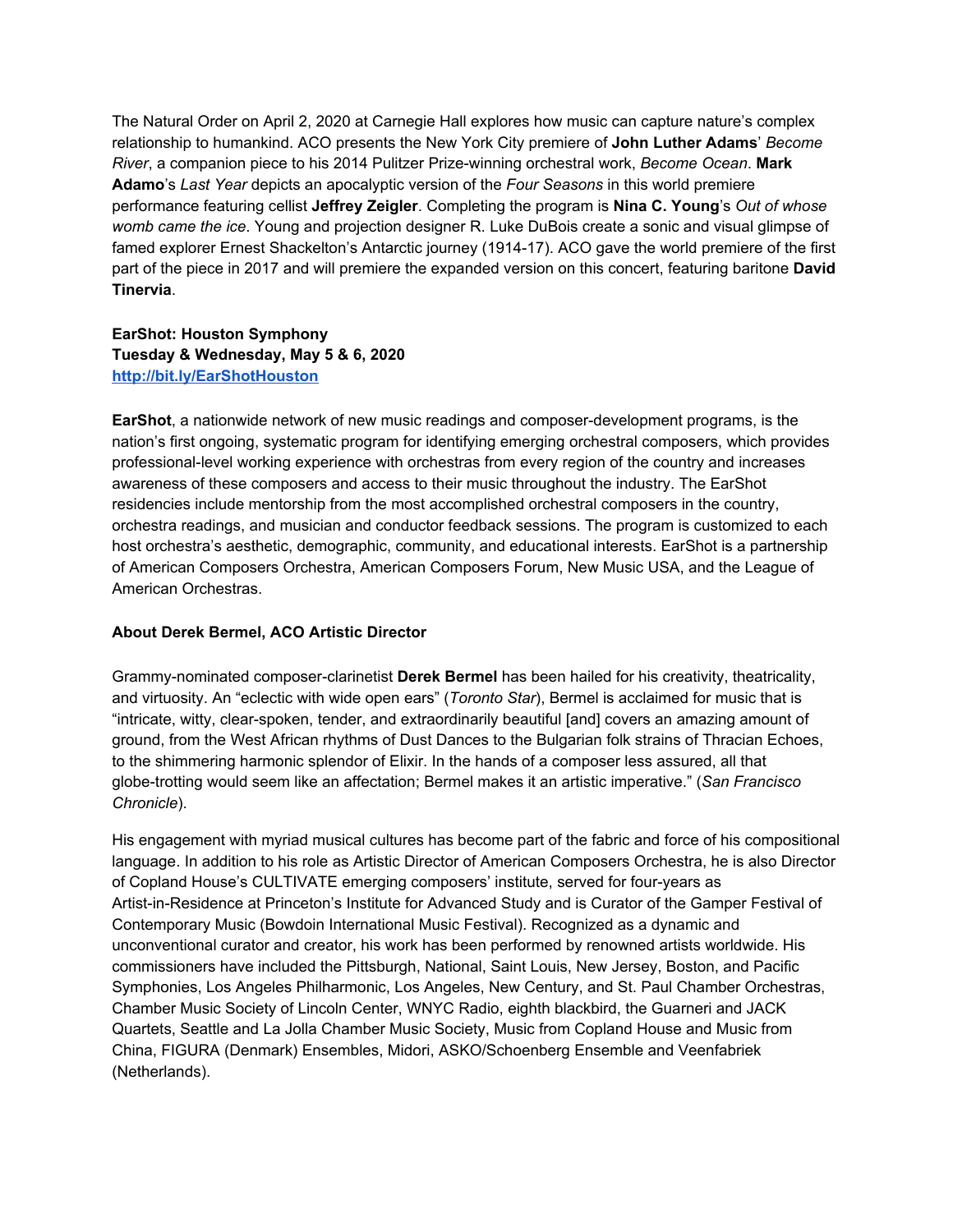As *The Boston Globe* wrote, "There doesn't seem to be anything that Bermel can't do with the clarinet." As a performer he has worked with a dizzyingly eclectic array of artists, including as soloist alongside Wynton Marsalis in his own *Migration Series*, commissioned by the Jazz at Lincoln Center Orchestra and American Composers Orchestra. Bermel's clarinet concerto *Voices* premiered at Carnegie Hall, with the composer as soloist, and he has performed the critically acclaimed work with more than a dozen orchestras, including the BBC Symphony, Los Angeles Philharmonic, and at the Beijing Modern Music Festival. His performance of *Voices* with the Boston Modern Orchestra Project led to a Grammy-nominated recording for Best Soloist with Orchestra. Founding clarinetist of the acclaimed Music from Copland House ensemble, Bermel's chamber music appearances also include performances with the Chamber Music Society of Lincoln Center; Borromeo, Pacifica, and JACK quartets; festivals including Moab, Fontana, Cape Cod, and Salt Bay; the Cliburn Series at the Modern, Carmel and Albuquerque Chamber Music Series, Garth Newel Center, Seattle Town Hall, and Louisville Chamber Music Society. He has collaborated on several film scores, and with artists such as playwright Will Eno, installation artist Shimon Attie, choreographer Sheron Wray, poet Wendy S. Walters, and hip hop legend Yasiin Bey (Mos Def).

Bermel's many honors include the Alpert Award in the Arts, Rome Prize, Guggenheim and Fulbright Fellowships, New Music USA's Trailblazer Award, and Academy Award from the American Academy of Arts and Letters, commissions from the Koussevitzky and Fromm Foundations, and residencies at Yaddo, Tanglewood, Aspen, Banff, Bellagio, Copland House, Sacatar, and Civitella Ranieri.

#### **About George Manahan, ACO Music Director**

ACO's Music Director, the wide-ranging and versatile **George Manahan**, has had an esteemed career embracing everything from opera to the concert stage, the traditional to the contemporary. He is also the Music Director of Portland Opera (OR), previously served as Music Director of New York City Opera for fourteen seasons, and has appeared as guest conductor with the Opera Companies of Seattle, Santa Fe, San Francisco, Chicago, Opera Theatre of St. Louis, Opera National du Paris and Teatro de Communale de Bologna and the National, New Jersey, Atlanta, San Francisco, Milwaukee, and Indianapolis Symphonies, and the Hollywood Bowl Orchestra. In 2013, Manahan was awarded the Alice M. Ditson Award for his outstanding commitment to the work of emerging composers, and was honored four times by the American Society of Composers and Publishers (ASCAP) for his commitment to 20th-century music during his tenure as Music Director of the Richmond Symphony (VA).

Dedicated to the music of our time, he has led premieres of Tobias Picker's *Dolores Claiborne*, Charles Wuorinen's *Haroun and the Sea of Stories*, David Lang's *Modern Painters*, Hans Werner Henze's *The English Cat*, Terence Blanchard's *Champion*, the New York premiere of Richard Danielpour's *Margaret Garner*, and Emmy Award-winning composer Laura Karpman's Grammy Award winning *Ask Your Mama,* a collaboration with soprano Jessye Norman, The Roots, and Orchestra of St. Luke's. Recent seasons have included appearances at Santa Fe Opera, Rose Theater at Lincoln Center in a concert performance of Gluck's *Alceste* featuring Deborah Voigt, Music Academy of the West, and the Aspen Music Festival. The Live from Lincoln Center broadcast of his New York City Opera production of *Madame Butterfly* won an Emmy Award.

Manahan's discography includes the Grammy-nominated recording of Edward Thomas' *Desire Under the Elms* with the London Symphony, and Steve Reich's *Tehillim* on the EMI-Warner Brothers label. He is Director of Orchestral Activities at the Manhattan School of Music as well as a frequent guest conductor at the Curtis Institute of Music.